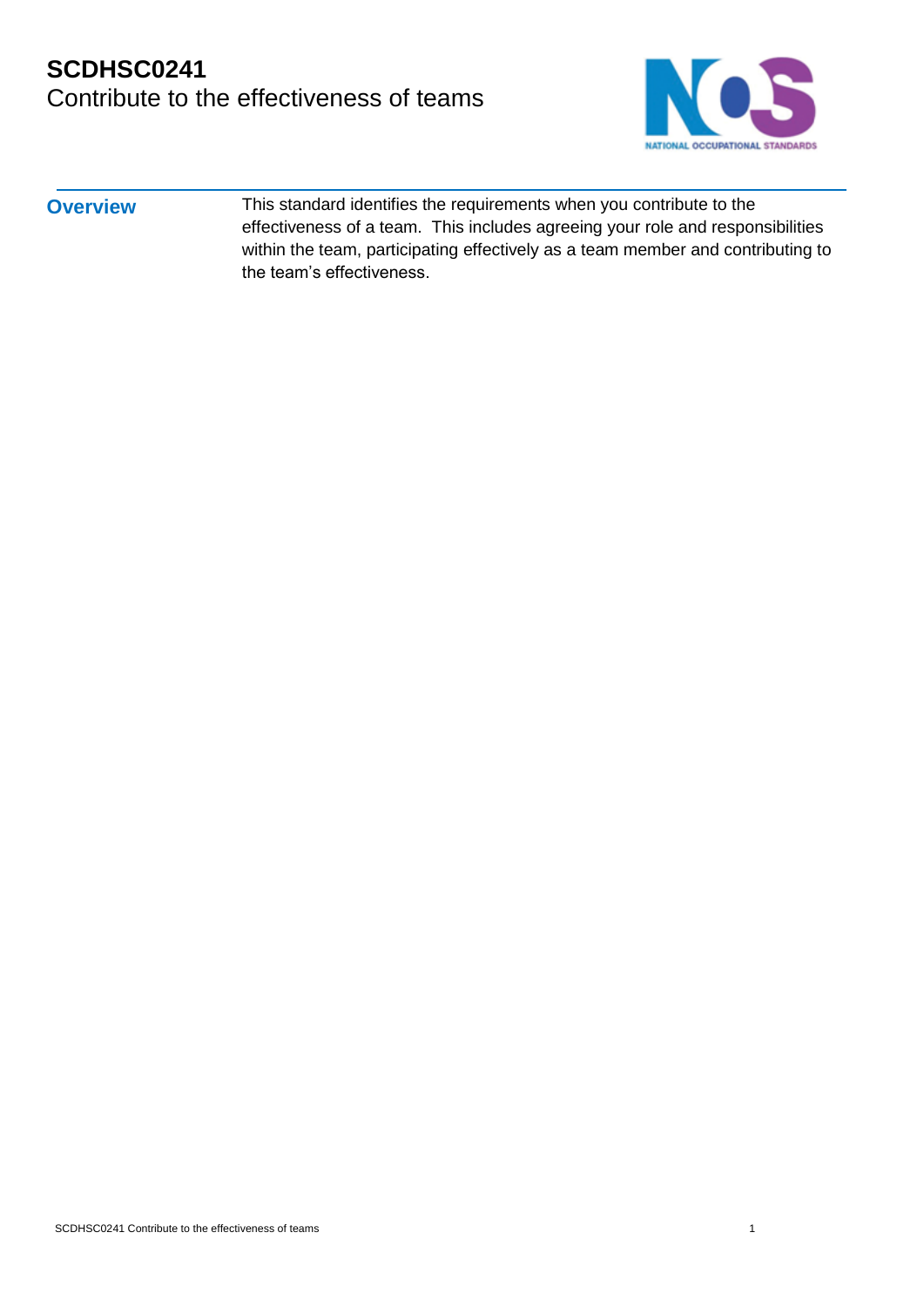| <b>Performance</b>   |                 |                                                                                                                                                                                       |
|----------------------|-----------------|---------------------------------------------------------------------------------------------------------------------------------------------------------------------------------------|
| criteria             |                 | Agree your role and responsibilities within the team                                                                                                                                  |
| You must be able to: | P <sub>1</sub>  | access information about the team, its objectives and its purpose                                                                                                                     |
|                      | P <sub>2</sub>  | ensure you understand the information about the team, its                                                                                                                             |
|                      |                 | objectives and its purpose                                                                                                                                                            |
|                      | P <sub>3</sub>  | work with other team members to agree your role and                                                                                                                                   |
|                      |                 | responsibilities and how they contribute to the overall objectives and                                                                                                                |
|                      | P <sub>4</sub>  | purpose of the team<br>work with other team members to agree their roles and                                                                                                          |
|                      |                 | responsibilities                                                                                                                                                                      |
|                      | P <sub>5</sub>  | work with other team members to clarify how you can and should                                                                                                                        |
|                      |                 | contribute to team activities, objectives and purposes                                                                                                                                |
|                      |                 | Participate effectively as a team member                                                                                                                                              |
| You must be able to: | P <sub>6</sub>  | carry out your agreed role and responsibilities within the team                                                                                                                       |
|                      | P7              | inform other members of the team about your activities                                                                                                                                |
|                      | P <sub>8</sub>  | ensure your behaviour towards other team members helps the                                                                                                                            |
|                      |                 | team to function effectively                                                                                                                                                          |
|                      | P <sub>9</sub>  | complete your commitments to other team members effectively and                                                                                                                       |
|                      |                 | according to overall work priorities                                                                                                                                                  |
|                      | P <sub>10</sub> | where you cannot complete any commitments within timescales<br>specified, immediately inform appropriate team members                                                                 |
|                      | P11             | respond to differences of opinion constructively and in ways which                                                                                                                    |
|                      |                 | respect other team members' points of view                                                                                                                                            |
|                      | P <sub>12</sub> | where you experience problems in working effectively with other                                                                                                                       |
|                      |                 | team members, seek appropriate advice and guidance                                                                                                                                    |
|                      |                 | Contribute to improving the team's effectiveness                                                                                                                                      |
| You must be able to: | P <sub>13</sub> | offer supportive and constructive assistance to team members                                                                                                                          |
|                      | P <sub>14</sub> | offer suggestions, ideas and information that will benefit team                                                                                                                       |
|                      |                 | members and improve team working                                                                                                                                                      |
|                      | P <sub>15</sub> | invite feedback from others about how you carry out your role in the<br>team                                                                                                          |
|                      | P <sub>16</sub> | use suggestions and information from others to improve your<br>practice as a team member                                                                                              |
|                      | P <sub>17</sub> | take responsibility for agreeing and undertaking any development<br>and learning that will enable you to carry out your role and<br>responsibilities within the team more effectively |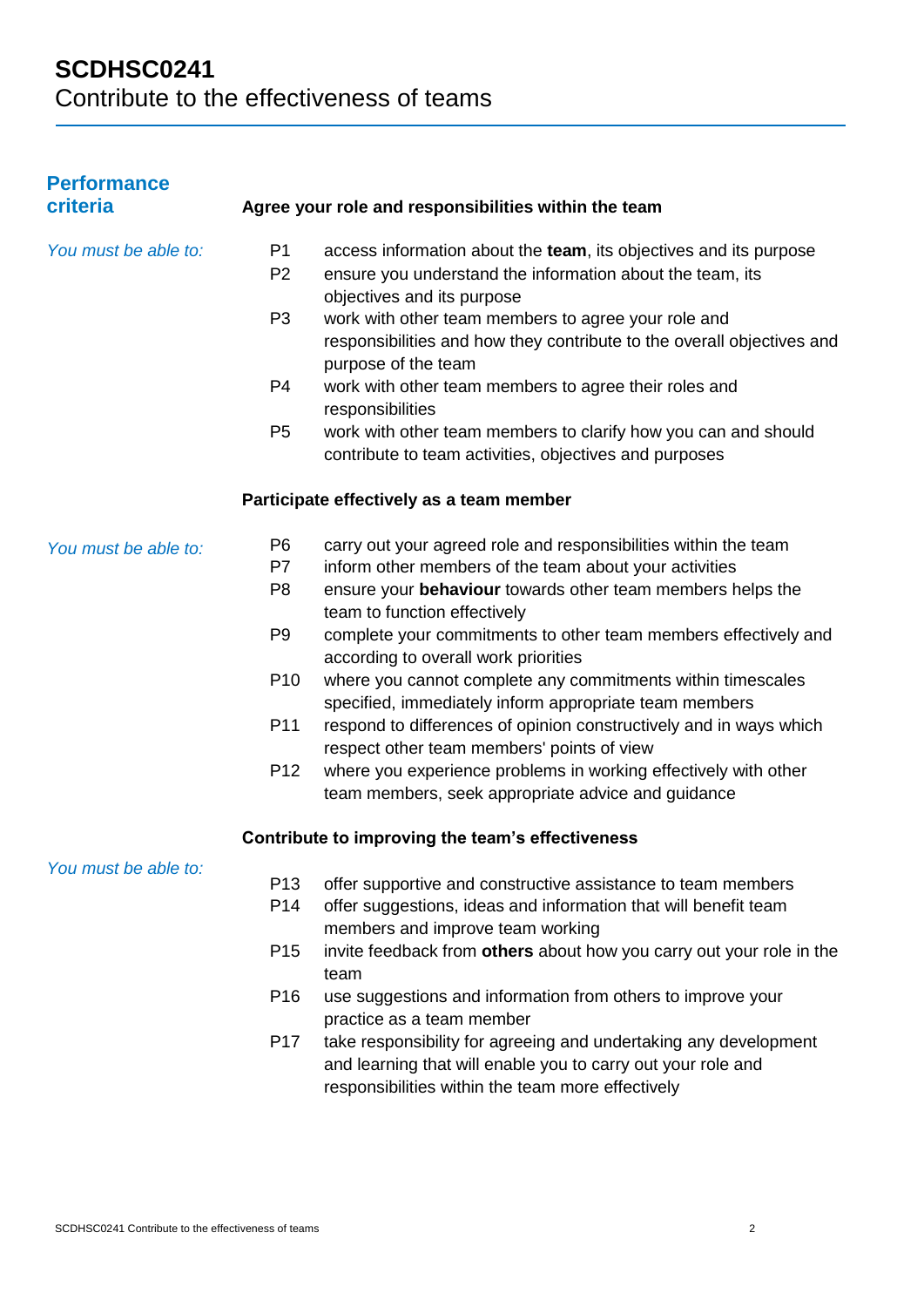| <b>Knowledge and</b><br>understanding | <b>Rights</b>   |                                                                                                                                                  |
|---------------------------------------|-----------------|--------------------------------------------------------------------------------------------------------------------------------------------------|
| You need to know and<br>understand:   | K <sub>1</sub>  | legal and work setting requirements on equality, diversity,<br>discrimination and rights                                                         |
|                                       | K <sub>2</sub>  | your duty to report any acts or omissions that could infringe the<br>rights of individuals                                                       |
|                                       | K <sub>3</sub>  | how to deal with and challenge discrimination                                                                                                    |
|                                       | Your practice   |                                                                                                                                                  |
| You need to know and<br>understand:   | K4              | legislation, statutory codes, standards, frameworks and guidance<br>relevant to your work, your work setting and the content of this<br>standard |
|                                       | K <sub>5</sub>  | your own background, experiences and beliefs that may have an<br>impact on your practice                                                         |
|                                       | K <sub>6</sub>  | your own roles, responsibilities and accountabilities with their limits<br>and boundaries                                                        |
|                                       | K7              | the roles, responsibilities and accountabilities of others with whom<br>you work                                                                 |
|                                       | K8<br>K9        | how to access and work to procedures and agreed ways of working<br>how to manage ethical conflicts and dilemmas in your work                     |
|                                       | K <sub>10</sub> | how to challenge poor practice                                                                                                                   |
|                                       | K11             | how and when to seek support in situations beyond your experience<br>and expertise                                                               |
|                                       |                 | Personal and professional development                                                                                                            |
| You need to know and<br>understand:   | K <sub>12</sub> | principles of reflective practice and why it is important                                                                                        |
|                                       | Communication   |                                                                                                                                                  |
| You need to know and<br>understand:   | K <sub>13</sub> | methods to promote effective communication and enable individuals<br>to communicate their needs, views and preferences                           |
|                                       |                 | <b>Handling information</b>                                                                                                                      |
| You need to know and<br>understand:   | K14             | legal requirements, policies and procedures for the security and<br>confidentiality of information                                               |
|                                       | K <sub>15</sub> | legal and work setting requirements for recording information and<br>producing reports                                                           |
|                                       | K <sub>16</sub> | principles of confidentiality and when to pass on otherwise<br>confidential information                                                          |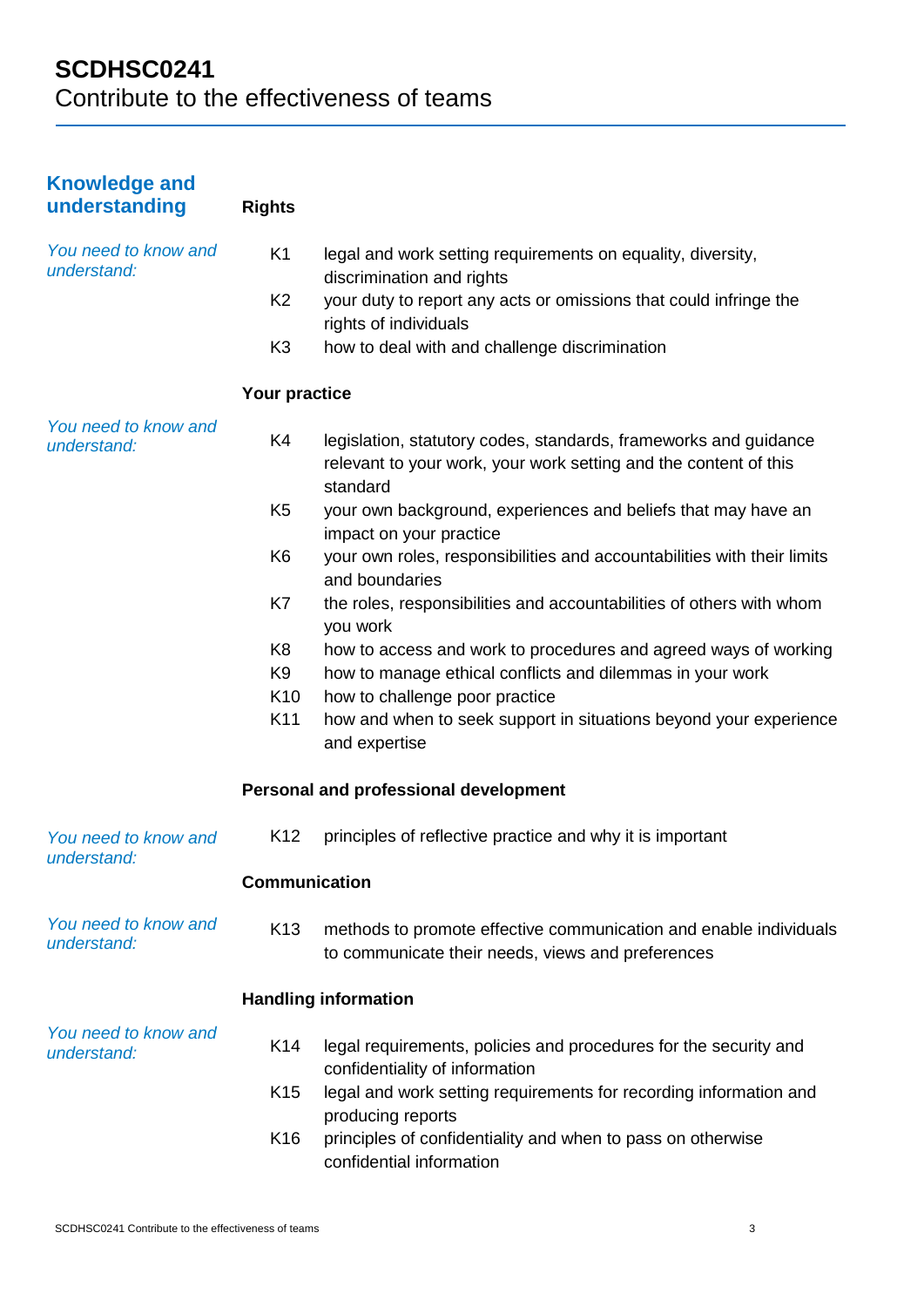## **Specific to this NOS**

| You need to know and<br>understand: | K <sub>17</sub> | principles that underpin effective team working                                                                  |
|-------------------------------------|-----------------|------------------------------------------------------------------------------------------------------------------|
|                                     | K <sub>18</sub> | how to work in partnership with team members                                                                     |
|                                     | K <sub>19</sub> | styles of interaction and how these can affect team working                                                      |
|                                     | K <sub>20</sub> | barriers to developing relationships within the team and how these                                               |
|                                     |                 | can be overcome                                                                                                  |
|                                     | K <sub>21</sub> | problems which may be encountered when relating to and                                                           |
|                                     |                 | interacting with other team members and how these can best be<br>handled                                         |
|                                     | K <sub>22</sub> | your own strengths and development needs as an individual worker                                                 |
|                                     |                 | and as a team member                                                                                             |
|                                     | K <sub>23</sub> | opportunities available for continuing learning and development to<br>support you in team working and activities |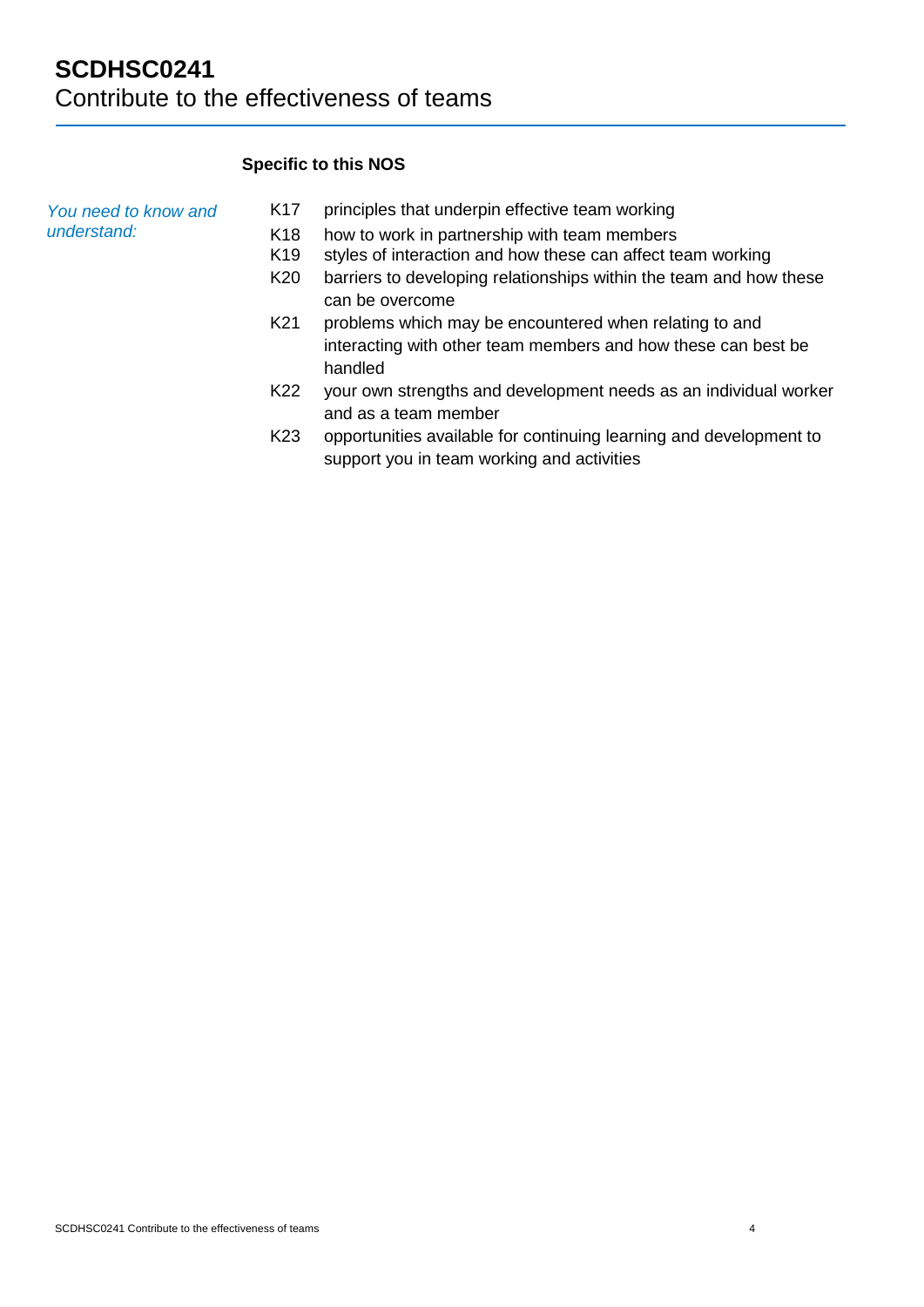## **Additional Information**

**Scope/range related to performance criteria**

The details in this field are explanatory statements of scope and/or examples of possible contexts in which the NOS may apply; they are not to be regarded as range statements required for achievement of the NOS.

**Behaviour** includes everything you say and everything you do **Others** are your colleagues and other professionals whose work contributes to the individual's well-being and who enable you to carry out your role A **team** is a group of people working together for a specific purpose; it may be a work team, a multi disciplinary team or a broader multi agency team

### **Values Values**

Adherence to codes of practice or conduct where applicable to your role and the principles and values that underpin your work setting, including the rights of children, young people and adults. These include the rights: To be treated as an individual

To be treated equally and not be discriminated against

To be respected

To have privacy

To be treated in a dignified way

To be protected from danger and harm

To be supported and cared for in a way that meets their needs, takes account of their choices and also protects them

To communicate using their preferred methods of communication and language

To access information about themselves